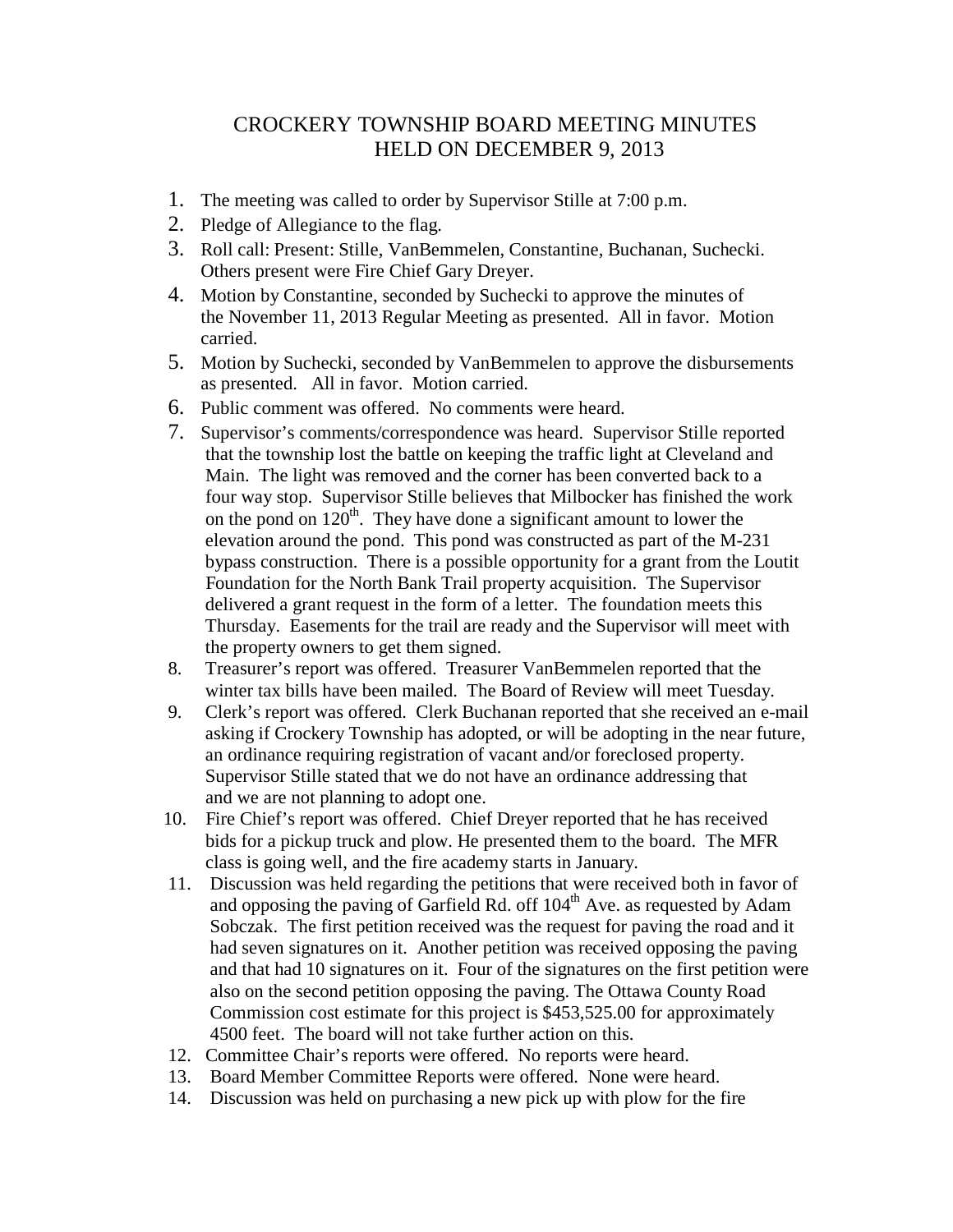department..

- 15. Motion by Constantine, seconded by VanBemmelen to approve the purchase of a new plow for the fire department, not to exceed \$5,500.00. All in favor. Motion carried.
- 16. Motion by Constantine, seconded by Buchanan to reappoint the following committee members:

 Planning Commission Roy Holmes - 12-31-16 Jon Overway - 12-31-16

 Building & Facilities Larry VanDussen - 12-31-15 Blair Buchanan - 12-31-15 (committee rolled back to a 5 member committee)

 Fire Department Advisory Mike Wallis - 12-31-16

Tom Farage - 12-31-16

 Cemetery Committee Pat Best - 12-31-16 Donna Vargo - 12-31-16

 Board of Review Myron Constantine - 12-31-14 Stan Scott - 12-31-14 Greg Todd - 12-31-14

 Construction Board of Review Greg Holmes - 12-31-14 Shawn James - 12-31-14 Jon Tiles - 12-31-14

> Roy Holmes - 12-31-14 Rich Kelley - 12-31-14

 Corridor Improvement Authority Allen Lemieux - 2/01/2014 – 01/31/2018

- 17. Motion by VanBemmelen, seconded by Constantine to replace the township server from I.C.S. at a cost of \$3,000.00. All in favor. Motion carried.
- 18. Motion by VanBemmelen, seconded by Buchanan to approve VanOord & Associates for the IRS type appraisal of the Ruscett property at a cost of \$2,000.00. This is necessary for the MNRTF grant. All in favor. Motion carried.